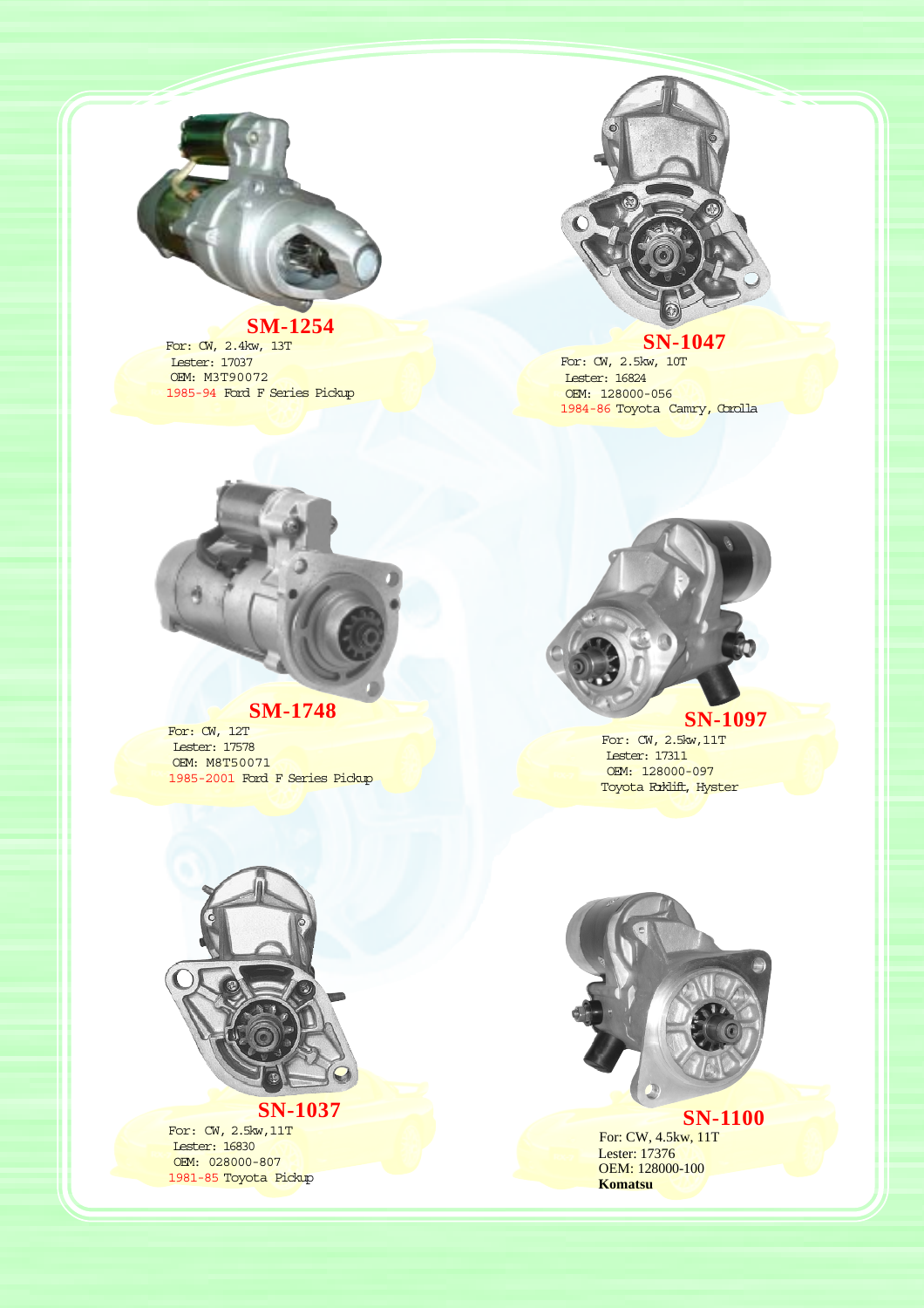

**SN-1397 For: CW, 3.0kw, 13T**  Lester: 17215 OEM: 128000-491 1989-93 Dodge D,W Series Pickup



**SN-1739 For: CW, 2.7kw, 13T**  Lester: 17548 OEM: 228000-229 1994-2000 Dodge Ram Pickup



## **SN-1526**

For: CW, 2.5kw, 13T Lester: 16990 OEM: 128000-054 Case, Cummins, Versatile

# **SN-1745 For:** CW, 3.0kw,11T

 Lester: 16881 OEM: 128000-049 GMC Truck, Isuzu Truck



## **SN-1726**

For: CW, 2.5kw, 13T Lester: 16658 OEM: 028000-588 Case



## **SN-1750** For: CW, 2.5kw,11T

 Lester: 17362 OEM: 028000-840 John Deere, Toyota Forklift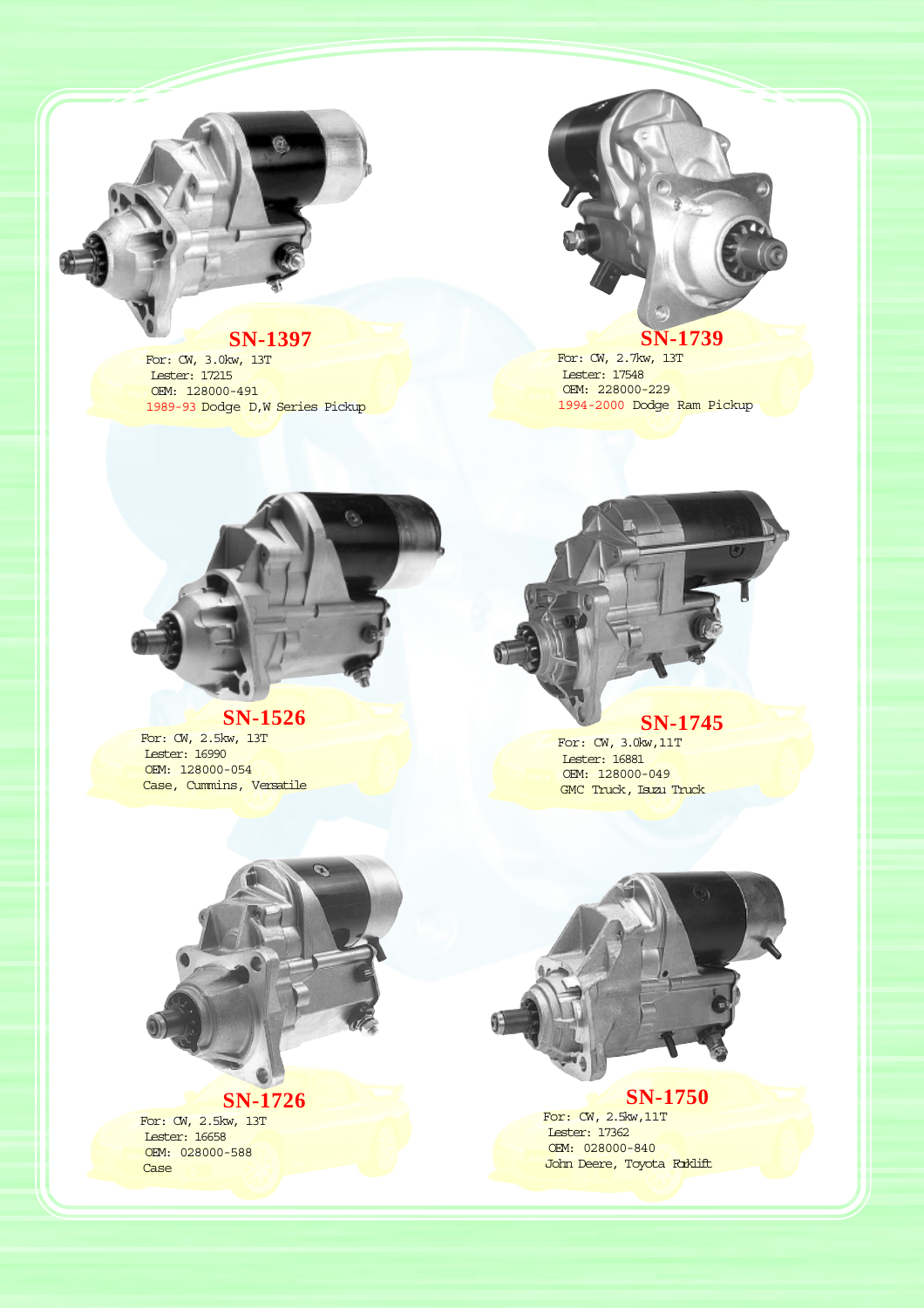

# **SN-1751** For: CW, 5.5kw, 10T

 Lester: 17391 OEM: 128000-256 Case



**SN-1752** For: CW, 2.5kw, 15T Lester: 16656 OEM: 028000-566 John Deere, Yanmar



 Lester: 16617 OEM: 028000-586 Toyota Roklift, Hyster



## **SN-2104**

For: CW, 4.5kw, 9T Lester: 18181 OEM: 028000-553 Toyota **Roklift** 



For: CW, 4.5kw,11T Lester: 18190 OEM: 028000-620 Isuzu

# **SN-1753**

For: CW, 2.5kw,11T Lester: 17302 OEM: 028000-656 Isuzu, Caterpillar